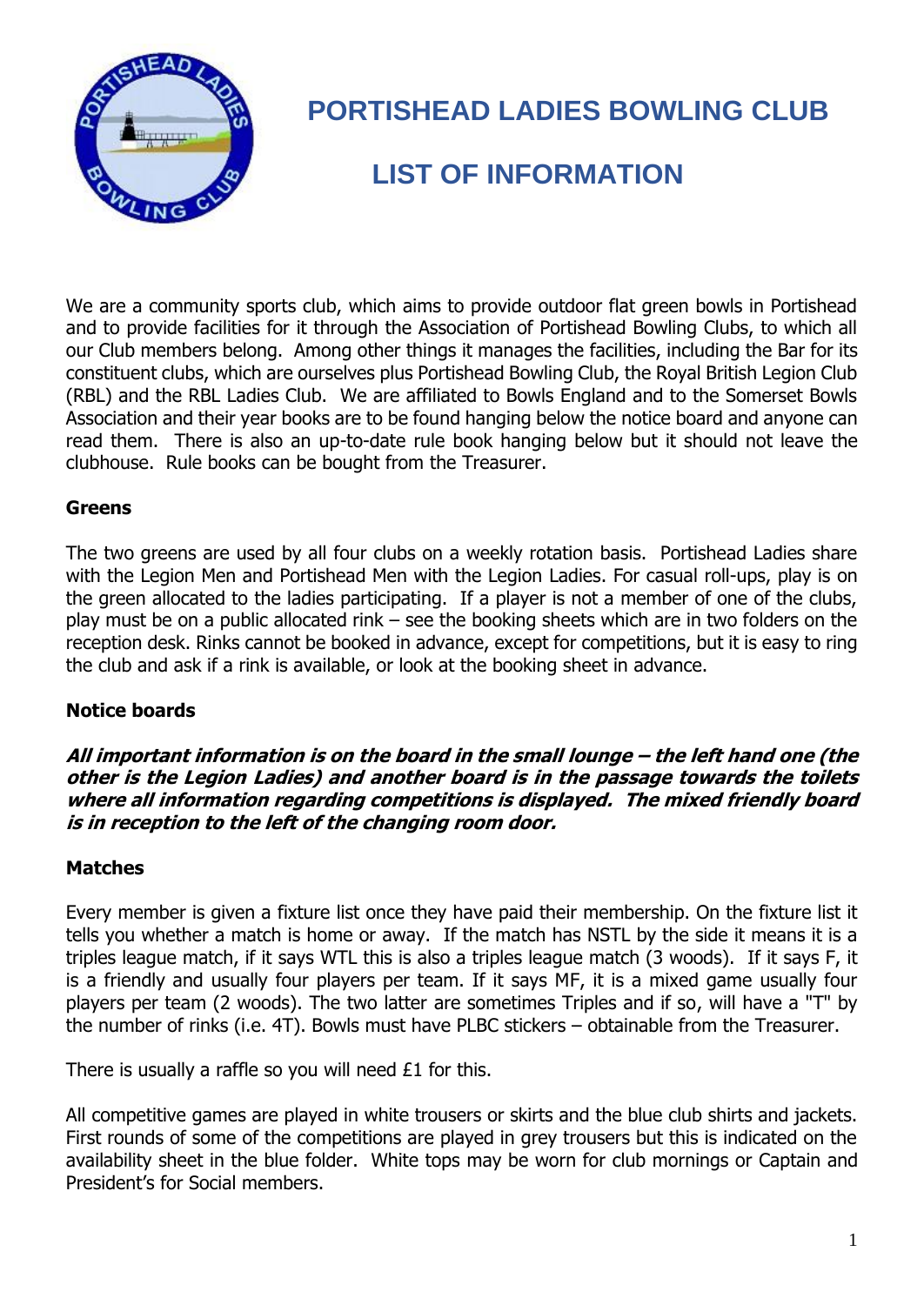**Blue folder -** In this folder, which can be found hung on the club notice board, are the availability sheets. Members put their names down for matches, for which they are available and would like to play, and if an away match, whether they are willing to drive in the column on the availability sheet. The selection committee uses these lists to pick the team. Selection is usually done on a Monday after club morning and the team sheet is put on the board the following day. Members are expected to check to see if they have been picked and if so, tick their name to confirm to the captain they have seen the list, are still able to play and acknowledge any allocated match duties. If for some reason they are unable to play they should phone the captain ASAP. Under no circumstances should they cross their name off the list. If you have been picked for an away match you should check who is driving (which is shown on team sheet) and should speak to the driver to arrange time and pick up. Reserves are required to be available up until the game is due to start.

**Mixed Matches -** Availability sheets for these matches are in the blue folder (as above). Selection for mixed matches is posted on the notice board in reception behind the door to the small lounge. Reserves are required to be available up until the game is due to start.

For mixed friendly games or tourist matches - it is the normal practice after the game to buy your opposition a drink. If you cannot stay you should buy the drink and explain to your opposite number that you cannot stay and apologise, you should also let the Captain know.

**Tea Rota** - for friendlies and tourist games - this list is circulated at the pre-season meeting and all members are expected to do a tea rota. This is usually tea and biscuits but occasionally cake will be provided. There are usually two people and the first named buys the milk (4 pints) and is reimbursed usually out of raffle money by the Captain or Treasurer on production of receipt. Biscuits are kept in a locked cupboard in the Committee Room (key in cupboard in reception). If you are unable to do your tea duty you must try to swap with someone and amend the list which is kept on the notice board.

**Office rota** - this is also circulated at the pre-season meeting. All four clubs have to do office duty. This is manning the reception desk, answering the phone and hiring rinks to members of the public. Everything is explained in the Office Manual on the desk; or ask any committee member. If you are unable to do your duty, arrange to swap with another member and alter both the rota on our noticeboard and the small one to the right of the cupboard where score cards and jacks are kept in reception.

Due to the change in office duty this year, when we are on the rota to do this, we are liable for opening up the green by 10 a.m. If you should turn up for office duty and the green has not been opened you can contact the following keyholders:

| Jenny White    | - 846603 or mobile 07786141653 |
|----------------|--------------------------------|
| Sue Tassell    | - 398865 or mobile 07821282697 |
| Julia Hawkins. | -845461 or mobile 07840427998  |

**Special Days rota** – members should contact the Catering Officer regarding the particular day they are allocated.

**Competitions** – see separate sheet.

#### **Association**

The four bowling clubs at Portishead – Portishead Men, Portishead Ladies, Royal British Legion Men and Royal British Legion Ladies (the "Poppies") – come under the umbrella of The Association of Portishead Bowling Clubs, to which all playing members and social members automatically belong. The committee of the Association is responsible for the day to day running and maintenance of the buildings and greens. The Rules of the Association are on the noticeboard in reception (to the left as you enter the front door) and the AGM is held in February.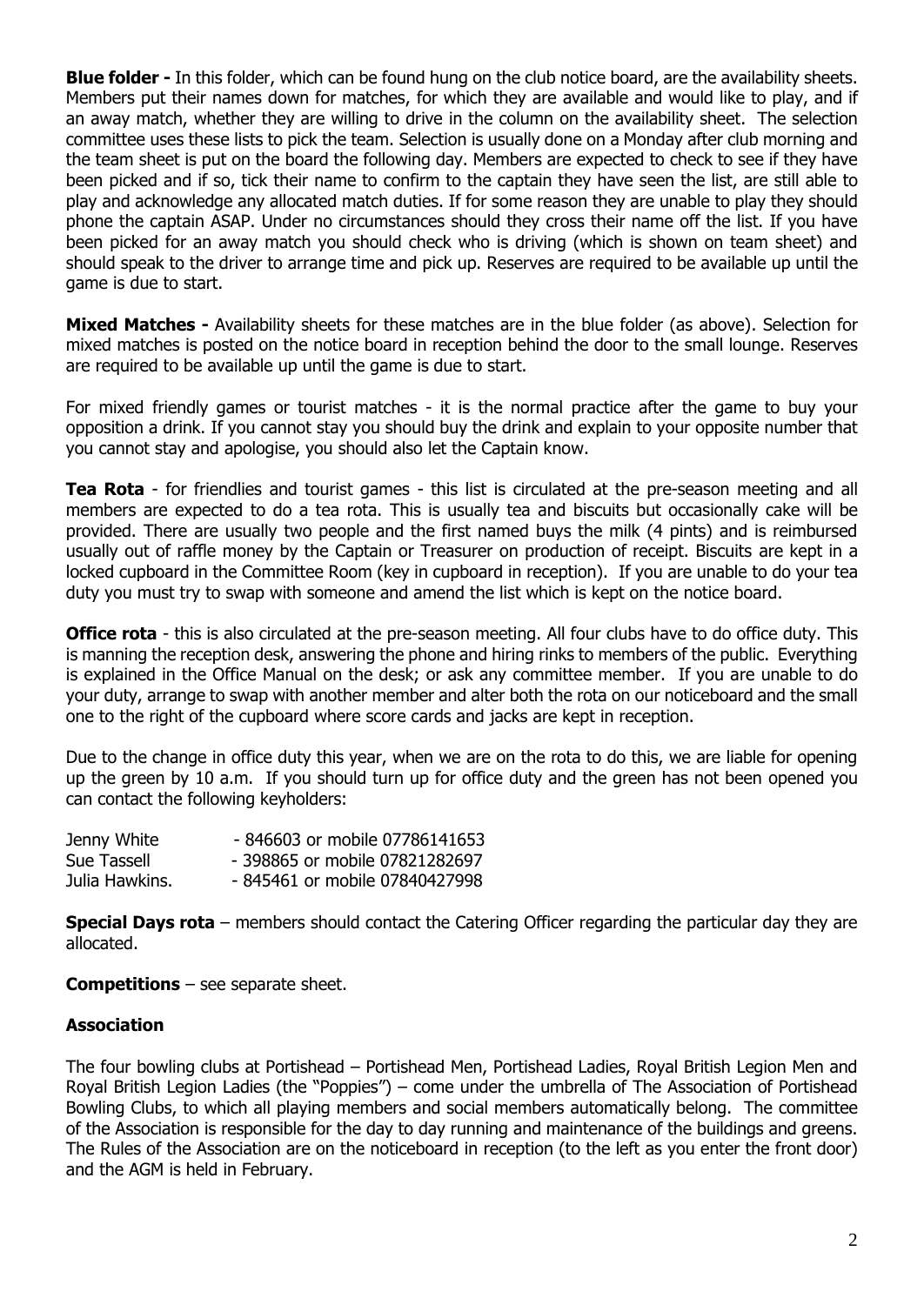#### **Committee**

**President** - the President is the figurehead of the Club. She represents the club at various events through the season. She chairs the committee meetings and is available to help anyone who asks.

**Captain** - She is on the selection committee and captains all WDTL matches and friendlies. She is responsible for the team sheets and has to check everyone has ticked their names off the day before a match. On match day, if a home league match, buy the milk, put flag up and put water on for tea. She sits down with opposition captain to fill out scorecards and allocate rinks. She welcomes the opposite team at home games prior to start of match.

She also has to keep records which show who wins etc. and who plays.

**Vice-Captain** - she captains the NSTL matches and covers matches the captain is unable to take. She is also on the selection committee. When captaining games, she does what the captain does as above.

**Mixed Friendly Captain** – She captains the mixed friendly games that the Ladies are hosting. She can attend selection and then meets with the men's captain to select the team. There are 9 mixed friendly matches per year.

**Secretary** - she takes minutes at committee meetings, keeps records of members, and keeps application forms for new members. She deals with all correspondence and emails from SBA and deals with all correspondence with other clubs etc.

**Assistant Secretary** - she sends out pre-season letters, compiles rotas for office, tea and special day duties and liaises closely with new members.

**Treasurer** - deals with everything financial.

**Fixture Secretary** – arranges the seasons matches with other clubs, liaises with Portishead Men's fixture secretary regarding mixed games. She attends a pre-season meeting with the three other fixture secretaries to make sure the greens are allocated for the matches etc.

**Competition secretary** – after the pre-season meeting, she compiles a list of competitions and those taking part in each competition. With another member of the Committee, she carries out the draw and writes up competition sheets, which should be available by the beginning of May. She keeps the score cards and marks up the results. The Two Wood and Vets Two Wood Pairs are entered and drawn later in the season and she is responsible for organising these. The Friendship Cup is organised with the Legion Ladies competition secretary.

She liaises with Assistant Secretary and Catering Officer to arrange catering for the competitions played on set days.

The Mixed Pairs Competition is organised with the Men's Competition Secretary.

Finals Day is run jointly with the Men's Competition Secretary.

She is responsible for buying the vouchers for all the competitions and then for liaising with the engravers after finals day to ensure the trophies are engraved ready for the Presentation Dinner

**Catering officer** - if any occasion requires catering i.e. Triples Day or touring side she organises the team allocated. She has to decide what food is required and then do the shopping.

**General member** - keeps in touch with members when ill and sends flowers or a gift plus a card. Keeps the uniform stocks, deals with issuing to members and ordering new stock as and when necessary. She also helps new members should they need assistance.